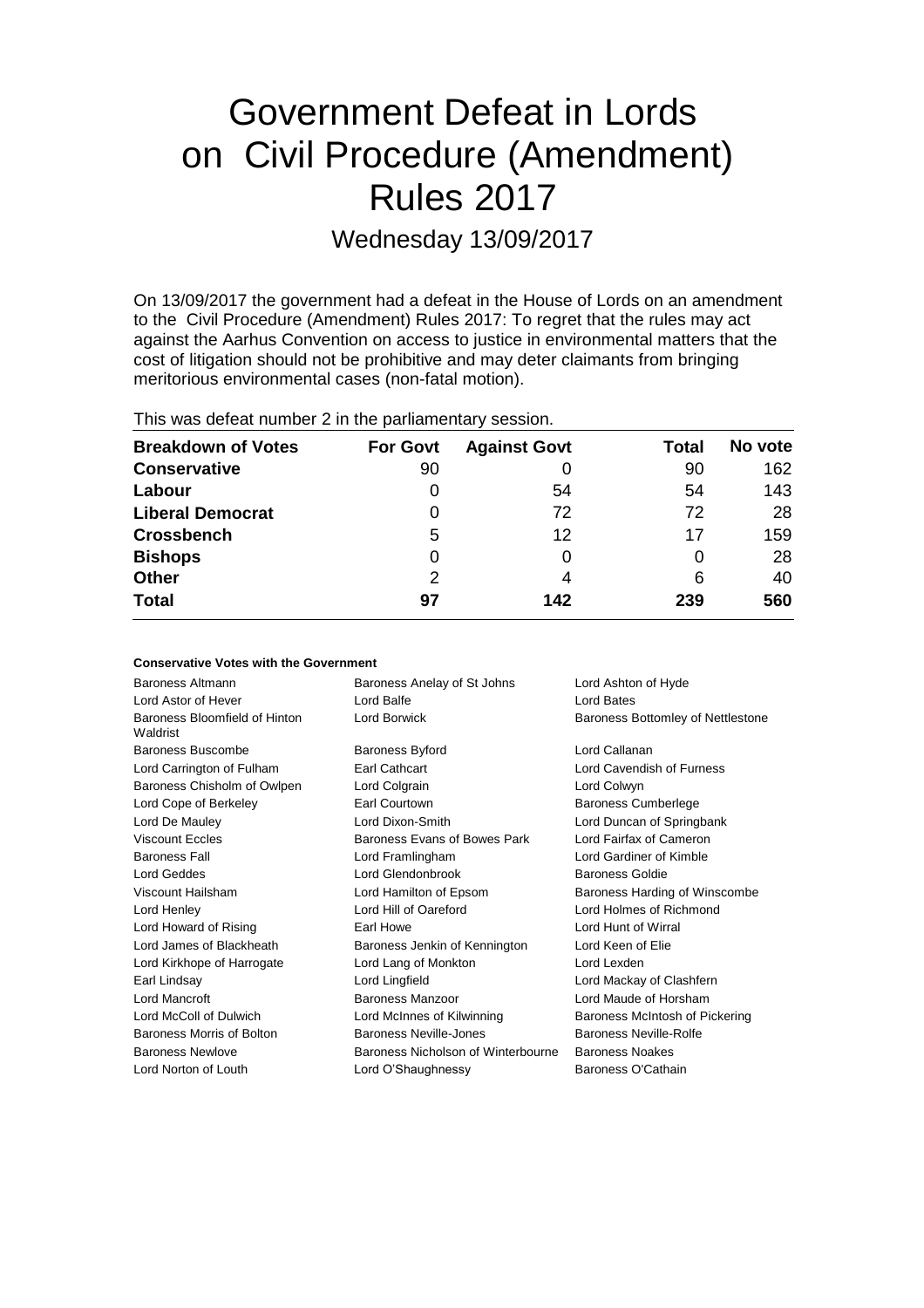Lord Popat Lord Porter of Spalding Lord Price Baroness Rock **Lord Sassoon** Baroness Seccombe Lord Sherbourne of Didsbury **Earl Shrewsbury Communist Constructs** Lord Skelmersdale Lord Smith of Hindhead Lord Spicer Baroness Stedman-Scott Baroness Sugg **Lord Taylor of Holbeach** Lord Trefgarne

Baroness Redfern

**Conservative Votes against the Government**

#### **Labour Votes with the Government**

## **Labour Votes against the Government**

- Lord Bassam of Brighton **Lord Beecham** Lord Brookman Lord Browne of Ladyton **Lord Clark of Windermere** Baroness Drake Lord Elder Lord Evans of Watford Lord Faulkner of Worcester Lord Foulkes of Cumnock Baroness Gale Baroness Golding Lord Gordon of Strathblane Lord Grantchester **Lord Harris of Haringey** Baroness Healy of Primrose Hill Baroness Henig Baroness Hollis of Heigham Lord Howarth of Newport **Baroness Howells of St Davids** Lord Hunt of Kings Heath Baroness Jones of Whitchurch Lord Jordan Lord Layard Lord Lea of Crondall **Lord Liddle** Lord Liddle Lord MacKenzie of Culkein Lord Maxton **Lord McAvoy Baroness McDonagh Lord McAvoy Baroness McDonagh** Baroness McIntosh of Hudnall Lord McKenzie of Luton Baroness Morris of Yardley Lord Morris of Handsworth Lord Murphy of Torfaen Lord O'Neill of Clackmannan Lord Patel of Bradford **Baroness Pitkeathley Baroness Provides** Lord Prescott Baroness Sherlock **Martings** Viscount Simon **Baroness Smith of Basildon** Lord Soley **Lord Stevenson of Balmacara** Baroness Thornton Lord Tunnicliffe **Lord Watson of Invergowrie** Baroness Wheeler Lord Whitty **Lord Winston Baroness Young of Old Scone**
- Baroness Adams of Craigielea Lord Anderson of Swansea Baroness Andrews
- Viscount Ullswater **Baroness Vere of Norbiton** Baroness Williams of Trafford Baroness Wyld Lord Young of Cookham Viscount Younger of Leckie

#### **Liberal Democrat Votes with the Government**

## **Liberal Democrat Votes against the Government**

| Liberal Democrat votes against the Oovernment |                                   |                                               |
|-----------------------------------------------|-----------------------------------|-----------------------------------------------|
| Lord Alderdice                                | Lord Ashdown of Norton-sub-Hamdon | Baroness Bakewell of Hardington<br>Mandeville |
| <b>Baroness Barker</b>                        | Lord Beith                        | Baroness Benjamin                             |
| Baroness Bonham-Carter of Yarnbury            | Baroness Bowles of Berkhamsted    | Lord Bradshaw                                 |
| <b>Baroness Brinton</b>                       | Lord Bruce of Bennachie           | <b>Lord Burnett</b>                           |
| <b>Baroness Burt of Solihull</b>              | Lord Clement-Jones                | <b>Lord Cotter</b>                            |
| Lord Dholakia                                 | <b>Baroness Doocey</b>            | Baroness Falkner of Margravine                |
| <b>Baroness Featherstone</b>                  | Lord Fox                          | Lord German                                   |
| Earl Glasgow                                  | Lord Goddard of Stockport         | <b>Lord Greaves</b>                           |
| <b>Baroness Grender</b>                       | Baroness Hamwee                   | Baroness Harris of Richmond                   |
| <b>Baroness Humphreys</b>                     | Lord Hussain                      | <b>Baroness Hussein-Ece</b>                   |
| Baroness Janke                                | <b>Baroness Jolly</b>             | Lord Jones of Cheltenham                      |
| Lord Kirkwood of Kirkhope                     | <b>Baroness Kramer</b>            | Lord Lee of Trafford                          |
| <b>Baroness Ludford</b>                       | Lord Maclennan of Rogart          | <b>Baroness Maddock</b>                       |
| Lord Marks of Henley-on-Thames                | Lord McNally                      | Baroness Miller of Chilthorne Domer           |
| Lord Newby                                    | <b>Baroness Northover</b>         | Lord Paddick                                  |
| Lord Palmer of Childs Hill                    | <b>Baroness Parminter</b>         | <b>Baroness Randerson</b>                     |
| Lord Razzall                                  | Lord Rennard                      | Lord Roberts of Llandudno                     |
| Lord Rodgers of Quarry Bank                   | Baroness Scott of Needham Market  | Lord Scriven                                  |
| Lord Sharkey                                  | Baroness Sheehan                  | Lord Shipley                                  |